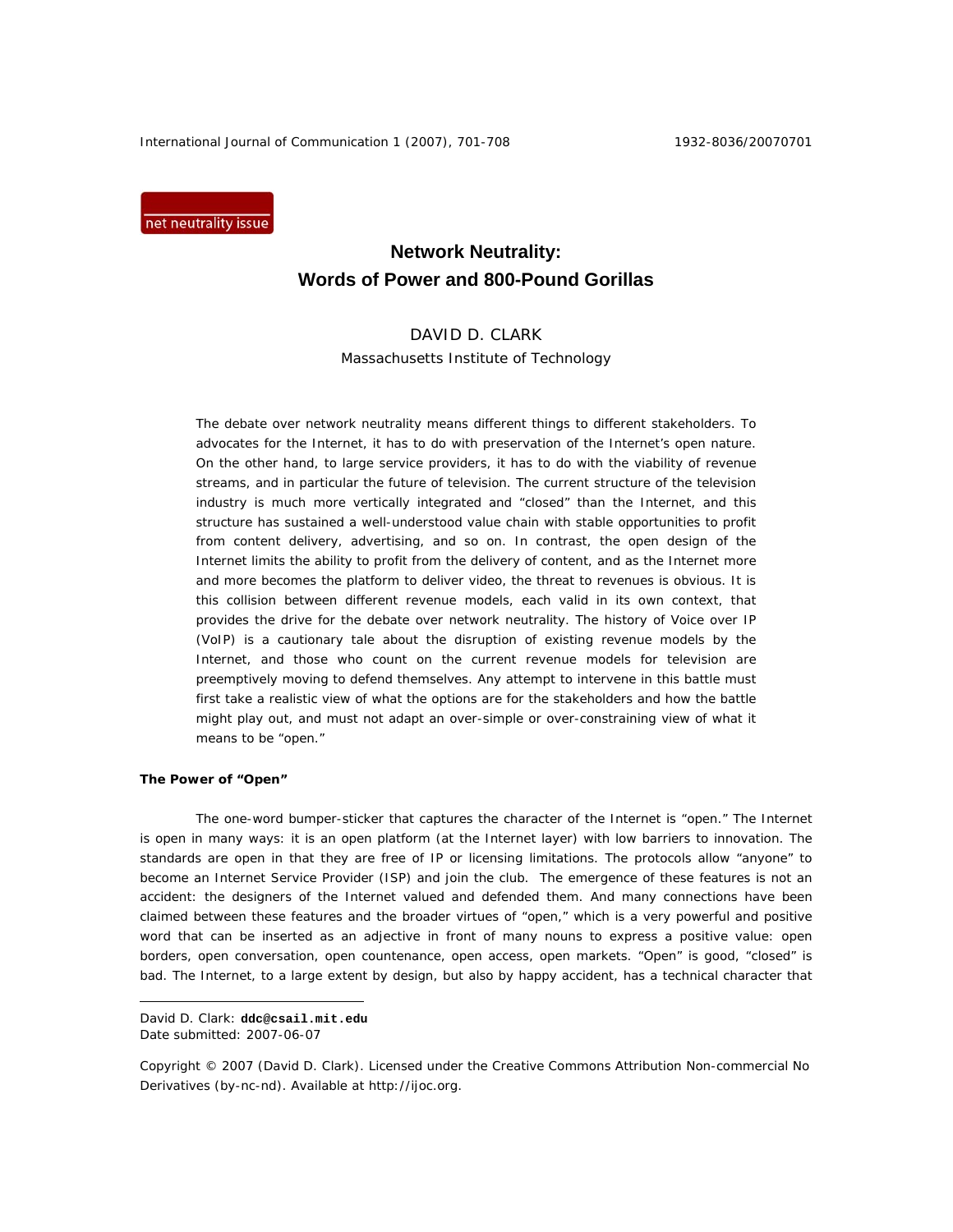aligns it with this larger set of values that equates, in the extreme, with the power of democracy and freedom.

Many advocates of network neutrality are fighting to defend openness. But not everyone in the debate is fighting over the social value of the Internet. The 800-pound gorillas, the large industrial players, are fighting over revenue models and the future of an industry. And right now, what they are fighting over is the future of television.

It is more or less accepted today that Internet technology will be the platform to deliver entertainment video to the consumer, whether the delivery is over "the open Internet" or over private, dedicated facilities based on Internet technology. Already, the Internet is providing the consumer with a variety of video opportunities including YouTube, official and pirated television shows, pirated movies, traffic cameras, day-care and nanny monitors, and almost any imaginable sort of webcam.

While video on the Internet is not yet challenging the traditional entertainment product delivered over the air or over cable, television and the Internet are on a collision course. And the future will indeed be a collision. The cable systems are not "open" in the same ways that the Internet is. While spectrum limitations have driven the regulation of over-the-air broadcast, and there are some obligations placed on cable providers to carry local content, it is largely true that the choices of content available to the consumer are the choices determined by the owner of the distribution facility. We have accepted the "somewhat closed" nature of the TV distribution channel, and accepted as normal the resulting industry structure and revenue models. We accept that the cable provider picks the content to distribute, buys it "wholesale," marks it up and sells it at retail.

And it is the collision of these two models that is one of the major battles lurking inside network neutrality. What is the nightmare of Verizon, for example, as they invest heavily in their fiber to the home product, FIOS? FIOS allows Verizon to offer a TV product that can compete head-to-head with the cable providers. So one might think that their nightmare is that they cannot capture market share. No, the nightmare is much worse than that. It is that just when they are in a position to compete for market share, the market itself vanishes, to be replaced by "free" content, or by content provided by third parties which access providers cannot mark up and sell at a profit, but which they are expected to carry for "free" over their "open" infrastructure.

I have put these words in quotes to stress the cartoon-like nature of the story I have told. We know that even if the Internet is open, it is not free. We know that the Internet is not fully open today, in lots of ways. But the fear is nonetheless real, and nonetheless valid. The cable industry today purchases content at wholesale and sells it at retail. There is no equivalent business model in the Internet, whether the content is music, video, or the written word. The value chain for Internet video is very complex, with many sorts of content creators and distributors, but the Internet Service Provider that provides access to the consumer is just expected to "carry the bits."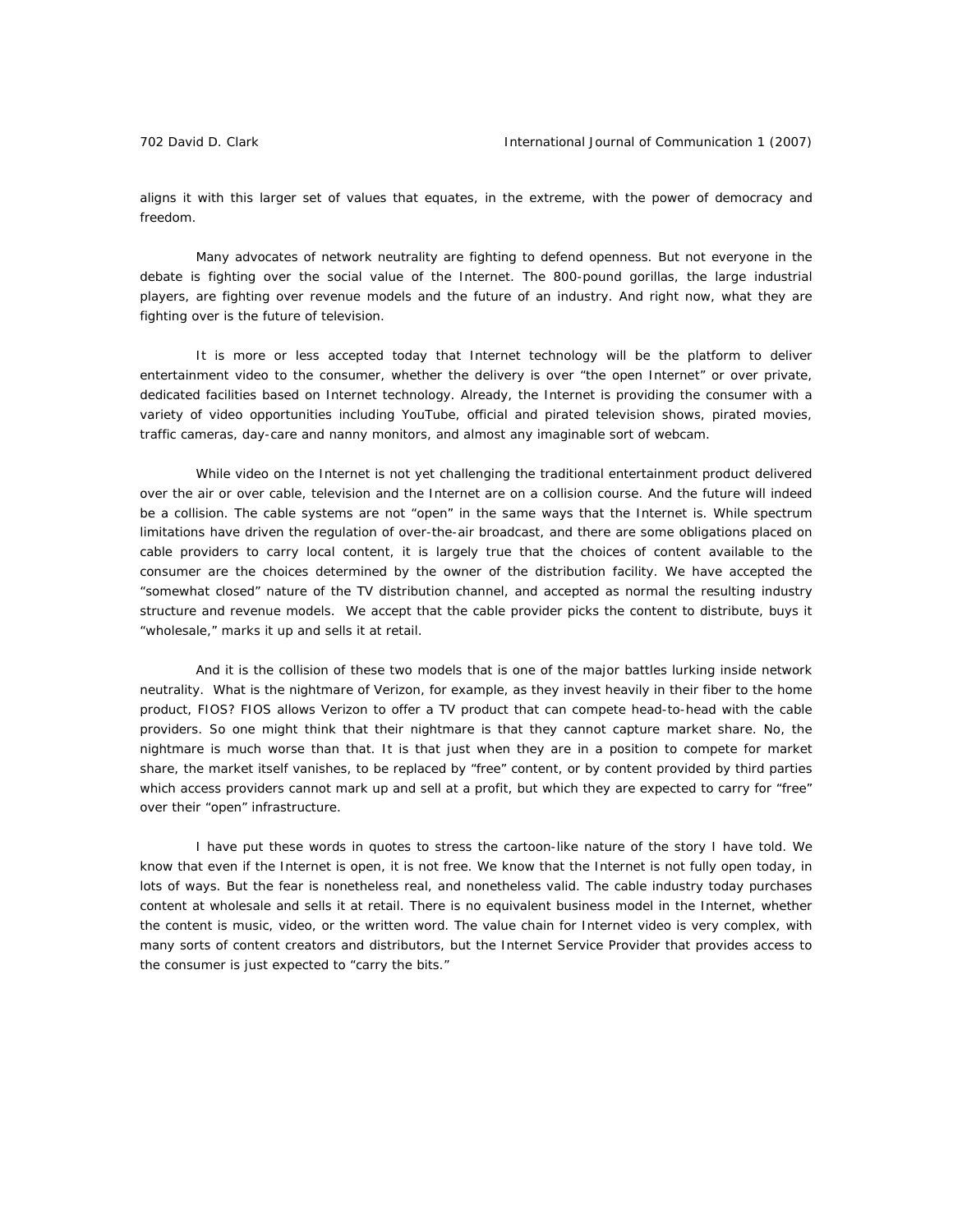## **Looking Back at Earlier Collisions**

The television industry is not the first sector to collide with the Internet. The recent past offers obvious examples from which some useful insights can be drawn. Internet telephony, now called VoIP, is illustrative of what happens when pre-existing industry sectors collide with the Internet. It was clear around 1980 that the Internet could carry voice streams. It was clear by the early 1990s that the Internet could carry voice "at scale"—it could have enough capacity to carry as many phone calls as the existing phone system, but there was still a lot of doubt then as to whether it could be reliable enough, offer a quality service, etc. Phone companies, at that point, were not too worried about either the technology or the threat to their business models.

VoIP first emerged as a disruption in the long distance market, and I would argue that it was first seen not as a disruptive technology but a means to challenge the regulatory framework of the day, which still had substantial access charges flowing from the long distance provider to the local access provider. But even as the incumbent long distance providers made statements about conversion to IP technology (and thus avoiding access charges), they may not have grasped just how dramatic and traumatic the transformation of their business model might be, with "free" voice calling eroding their traditional perminute billing. The Internet has disrupted the traditional billing model of the phone companies, and contributed to a decline in demand for residential access lines. And just as the Internet contributed to the decline of the revenue model of the telephone company, it might destroy the revenue model of those that provide access to television content.

The music industry has undergone a similar disruption as it collided with the Internet, and in particular with the music sharing applications such as Napster. In this case, the issue did not involve access circuits but intellectual property rights (IPR). The music industry may have been slow to respond to the threat/opportunity of the Internet, and seems to be fighting a rear-guard action to protect their intellectual property, as well as the viability of their existing distribution channels.

VoIP and music stand as cautionary tales to those who look into the future and see that the Internet might invade their territory. If some stakeholders might have been caught napping by the collision of the Internet and telephony or music, this will not happen with television. The battle lines are being drawn early and often. And the issues with television are similar, in general terms, to those of telephony and music. Television is a product where the "service," not just the access, is the basis of the revenue. It raises issues of intellectual property, and fears of the providers in the current production and distribution channels that the current industry structure (and its revenues) may somehow fall apart when confronted with the open nature of the Internet.

So the debate about network neutrality is a proxy for a debate about the collision of different models, all valid in their own sectors — the open nature of the Internet, and the tied content-conduit model of the entertainment industry.

There are other coming battles, related to the future of TV but to some extent distinguishable from it. Another one is the future of advertising. The cable industry has a tradition of profiting from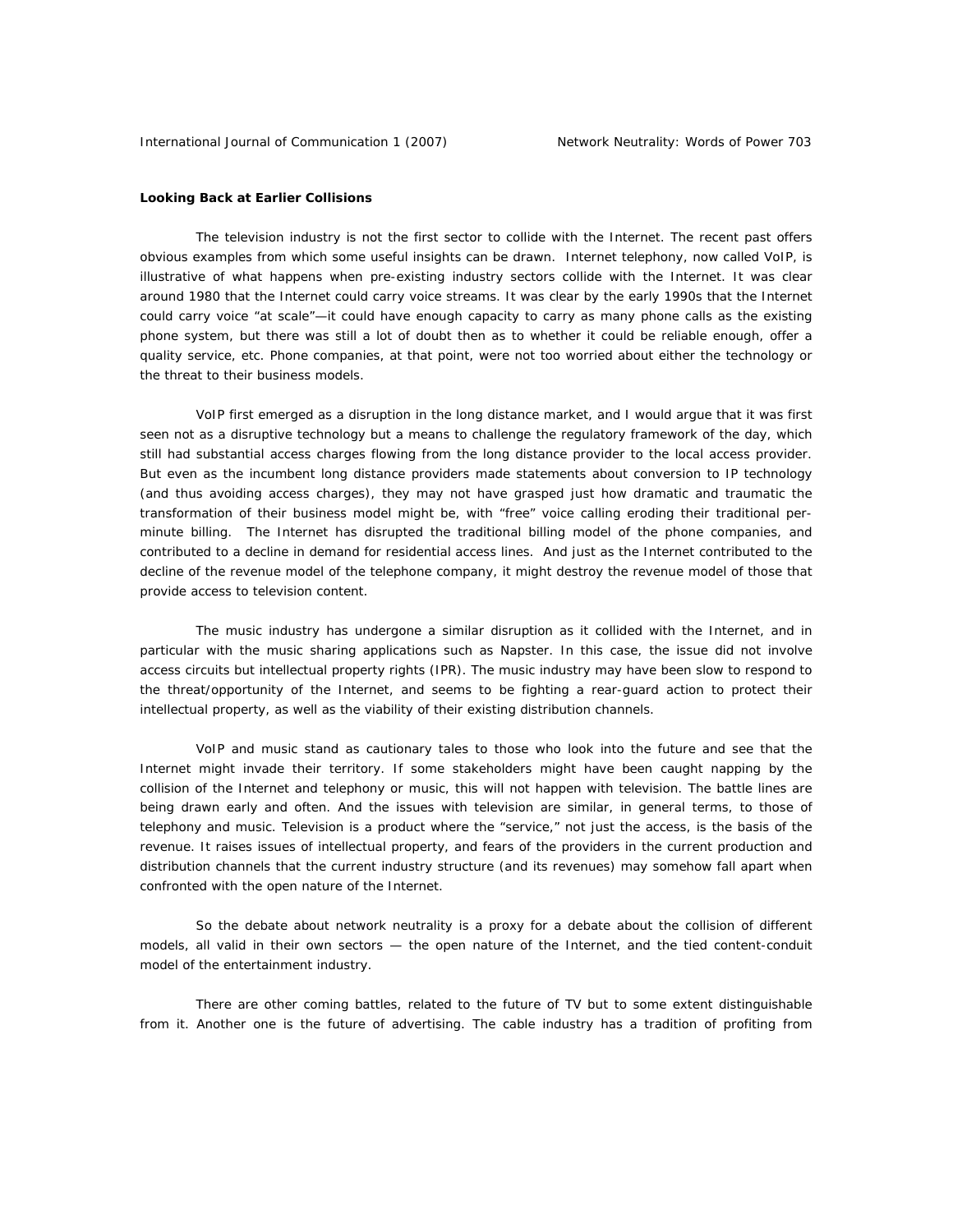advertising by doing local ad insertion. Right now, on the Internet, the business (and profits) of ad insertion belong to companies that have nothing to do with network facilities, and Internet Service Providers have no opportunity to participate in this revenue stream.

The collision described above is inevitable and tectonic. The industry players are large, skilled and well-funded. They are not going to give up their business models or their profits without a fight. And while advocates may be unwilling to articulate an outcome that is anything less than total victory for their side, we must accept, if we can be dispassionate observers, that neither side will emerge with its virtues or its profits intact. We should thus be willing to contemplate what the shape of the outcome might be, what the factors are that will shape the outcome, and what specific considerations we most care about. With this in mind, I offer some thoughts about the present and the future.

# **Fear of Gorillas**

One issue that lurks under the covers of network neutrality is fear of market power. We can now see the emerging industry structure of broadband access providers, which in the United States is often a duopoly between a "telephone" and a "cable" provider, and in other parts of the world may be an effective monopoly. Competition can be found, of course, but there are fears about the possible market power of these access providers, and whether regulatory intervention will be appropriate to limit that power. (I am not saying that the fact of market power is proven. I am saying that the fear itself is real and present, and needs to be accepted as one of the drivers of today's actions.)

While debates about network neutrality are now breaking out around the world, the term (and the tension) seems to have arisen in the U.S., and one could speculate that the reason for this is that we have abandoned the idea of increasing competition through facilities unbundling, and see (to some extent) the outcome of that decision, whereas other parts of the world are following the path of encouraging competition at the retail level through unbundling, and are thus hoping that the issues of market power at the retail level will be less pronounced.

As a counterpoint, it might turn out that we have misunderstood where market power might emerge. A firm like Google might just establish such a hold on Internet search, Internet advertising, Internet e-mail and other content that they come to dominate their sector and set the terms of the collision. There is fear on all sides.

#### **Avoid Collateral Damage**

The debate over television (and older debates about telephony and music) could well spill over into other aspects of the Internet. An important goal is to avoid collateral damage from the battles. One obvious concern is the future of the Web. The Web is a wonderful example of the power of "open"— it combines the technical and social forms of openness in a way that has transformed society. Anyone can make a Web page, and while content providers may choose to limit (or charge for) access to their content, no third party can block (or profit from) a user's access to a Web page, except in the case of conservative governments that have used their power to "close" the Web. It would be a disaster for the Web and for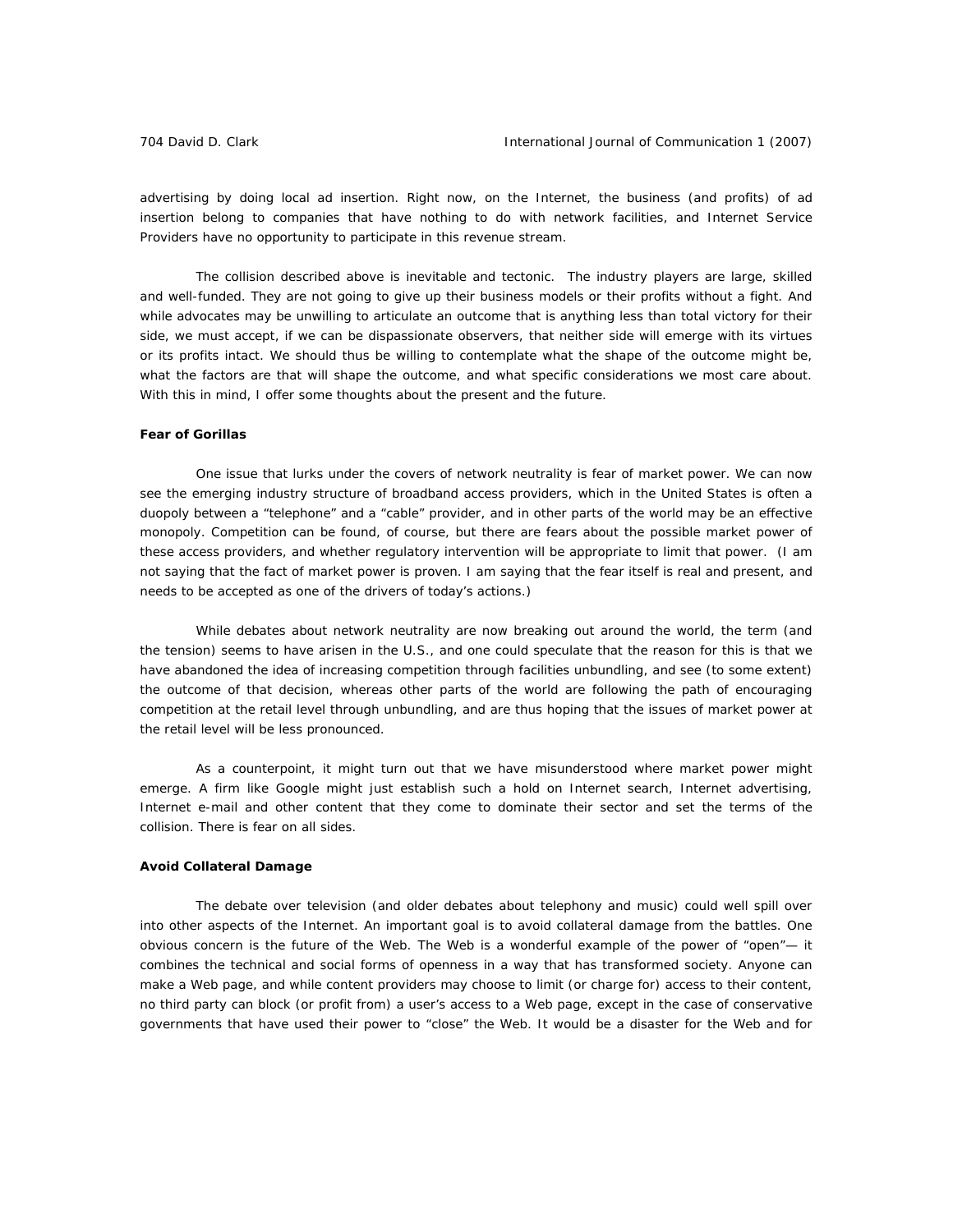society if this open nature were eroded by a fight over television. But that might happen. One of the socalled virtues of the Internet is that "bits is bits," and all bits are equal. So even if the defenders of the Web would agree to throw entertainment content to the wolves to protect the open nature of their own space, they are caught by the consequences of convergence (another wonderful buzzword) — how can anyone draw a line between what the Web does and what television does when they are all "just bits," and when the boundary between the two blurs and vanishes when you look closely. The Web can deliver video content—where is the line? It is not there.

#### **Being Realistic About Traffic Discrimination**

If access providers like cable and telephone are going to profit from content that is distributed across their network, one approach they might take is to detect different content as it is being sent and either bill for it, or discriminate against it by blocking it or degrading it. So the open nature of the current Internet has been equated to a lack of discrimination among different sorts of traffic, and the advocates of network neutrality often declare their policy as "no discrimination". The word "discrimination," of course, is a loaded word, although to an economist it is not a dirty word, but a term that describes legitimate business practices.

There are two points about this perspective on network neutrality. One is that discrimination in service quality among traffic flows is not the only way an ISP could arrange to profit from content distribution, and the other is that there are already many forms of accepted discrimination going on in the Internet today. We need to explore these two points as a reality-check on the "no discrimination in service" characterization of network neutrality.

An obvious form of current discrimination is between traffic that needs to be delivered by a strict deadline (so-called "real-time" traffic, such as VoIP), and traffic that just needs to get there as soon as (and as fast as) possible (so-called "best-effort" traffic). Some ISPs distinguish between these two sorts of traffic today, to improve the quality of the real-time traffic. (Preferred treatment might be offered to the real-time traffic of services that *they* offer, but not the real-time traffic of third-party providers, which is an example of how service discrimination can translate into business discrimination.) The mechanisms used to implement this sort of discrimination are usually called quality of service (QoS) mechanisms. As another example of current discrimination, some Internet providers block various applications, often based on an argument about security, and degrade or limit various applications, such as peer-to-peer music sharing programs.

As a technical mechanism, QoS seems to be beneficial. It directly addresses the real performance requirements of different sorts of Internet traffic. By allowing different sorts of traffic to ride on the same network, implementation of QoS might side-step an even more dramatic form of discrimination, which is to build multiple, parallel versions of the Internet, each supporting different service qualities, and separately selling access to each. We already see this sort of behavior today in some advanced broadband access networks, where the ISP uses Internet protocols and technology to implement two different versions of the service over the same access connection: one a connection to the open Internet supporting only best-effort service, and the other a closed network similarly based on Internet protocols,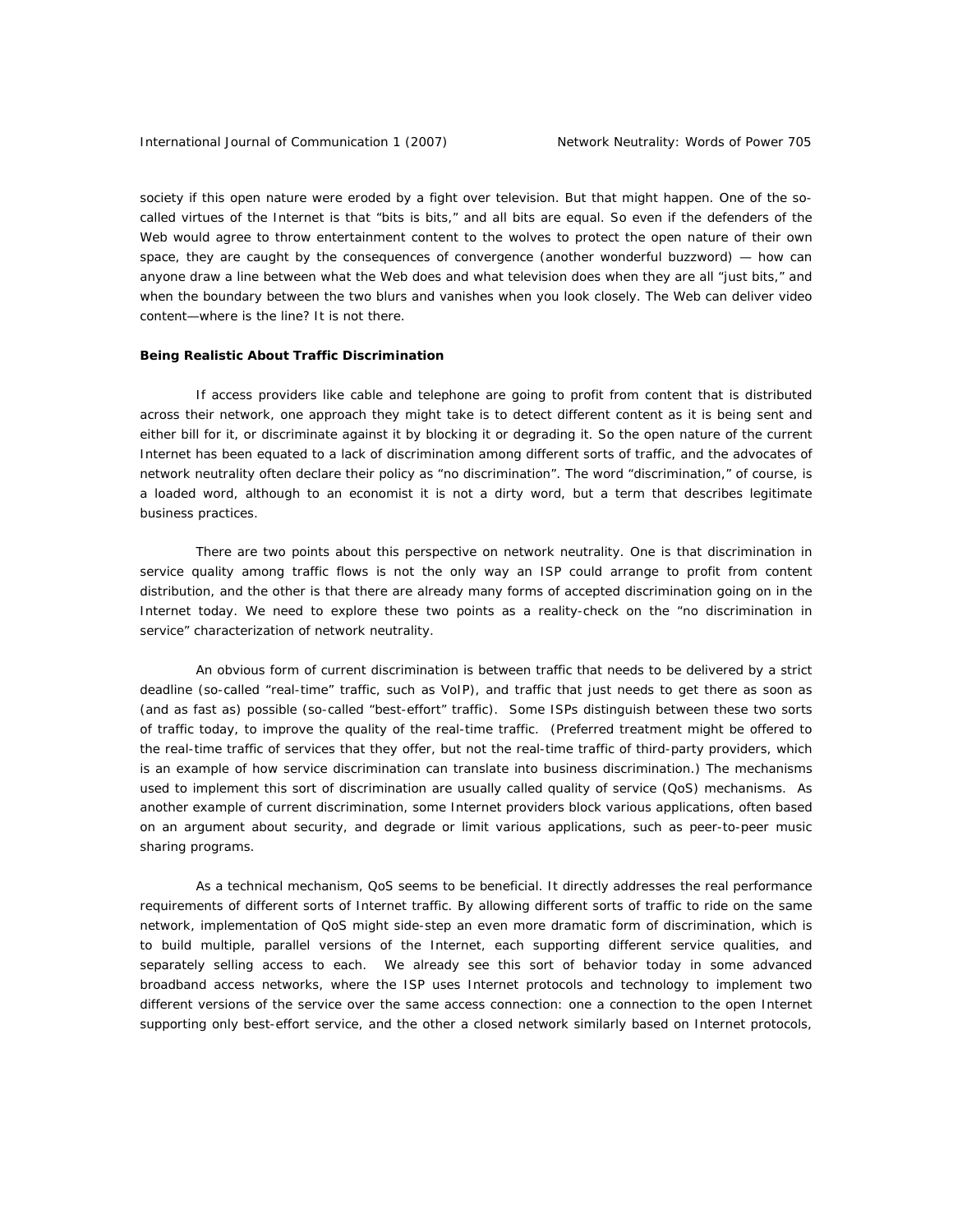supporting QoS, but only available to the provider of the access network. This second network is then used to deliver services such as VoIP or video that require service quality commitments. Is this form of discrimination more or less tolerable than variable access to different QoS options on a single, public Internet?

This reality begs the question of whether we can find a set of rules that might distinguish between "good" or "acceptable" forms of discrimination, and "bad" discrimination. Unless we can find a bright line, using regulation of discrimination to define acceptable behavior may cause more trouble than it cures.

# **Interconnection**

The old joke about gorillas goes as follows: "Where do 800-pound gorillas sit?" "Anywhere they want." But where do 800-pound gorillas fight? They fight where they have contact with each other, or (in Internet terms), where they interconnect. ISPs connect with each other, and they interconnect with other sorts of entities, such as content providers. The debate about network neutrality is often portrayed as protection of the consumer experience, and regulations are often framed in these terms. But it should be clear that what happens to the consumer is a byproduct of how the battles among the large stakeholders are resolved. So there are two ways to contemplate the problem of neutrality — describe our vision of how to protect the consumer experience and use that to limit how the gorillas fight, or to address directly the nature of interconnection.

To start, let us look at the shape of interconnection among ISPs. ISP interconnection is often portrayed as very simple — either a small ISP buys so-called transit service from a larger ISP (which gives that smaller ISP access to all of the Internet via the larger one), or two ISPs agree to "peer," with no payment between them, in which case they connect with each other so that each can deliver to the other the traffic that is destined for it. But this over-simple story masks a wide range of business practice. Different ISPs will agree (or not) to peer with different of their potential inter-connection partners. ISPs may offer reduced costs for transit based on other business conditions that apply. Some ISPs may try to charge for the privilege of peering. So there is a great deal of discrimination that can be found in today's practice of interconnection.

Given that reality, how do ISPs connect to other sorts of actors, such as providers of content (including video)? Large content providers generally do not deliver content into the Internet from one point—one gigantic server located somewhere. They tend to use multiple sources, distributed around the Internet and attached near the consumers, and perhaps their own distribution facilities. This reality can lead to two very different conceptions of the outcome. In one outcome, each of these sources is attached near a set of consumers (e.g., directly on an access network), and pays for this connection. In this model, money flows from the content provider to the various access providers. In the other outcome, the content provider has his own distribution facilities, and looks like just another network, with links and multiple interconnection points. When this network connects to other ISPs, should the expectation of revenueneutral peering apply? What is the difference between a network and a set of content sources? Both are connections over which traffic flows into an access network. This situation suggests that the simple model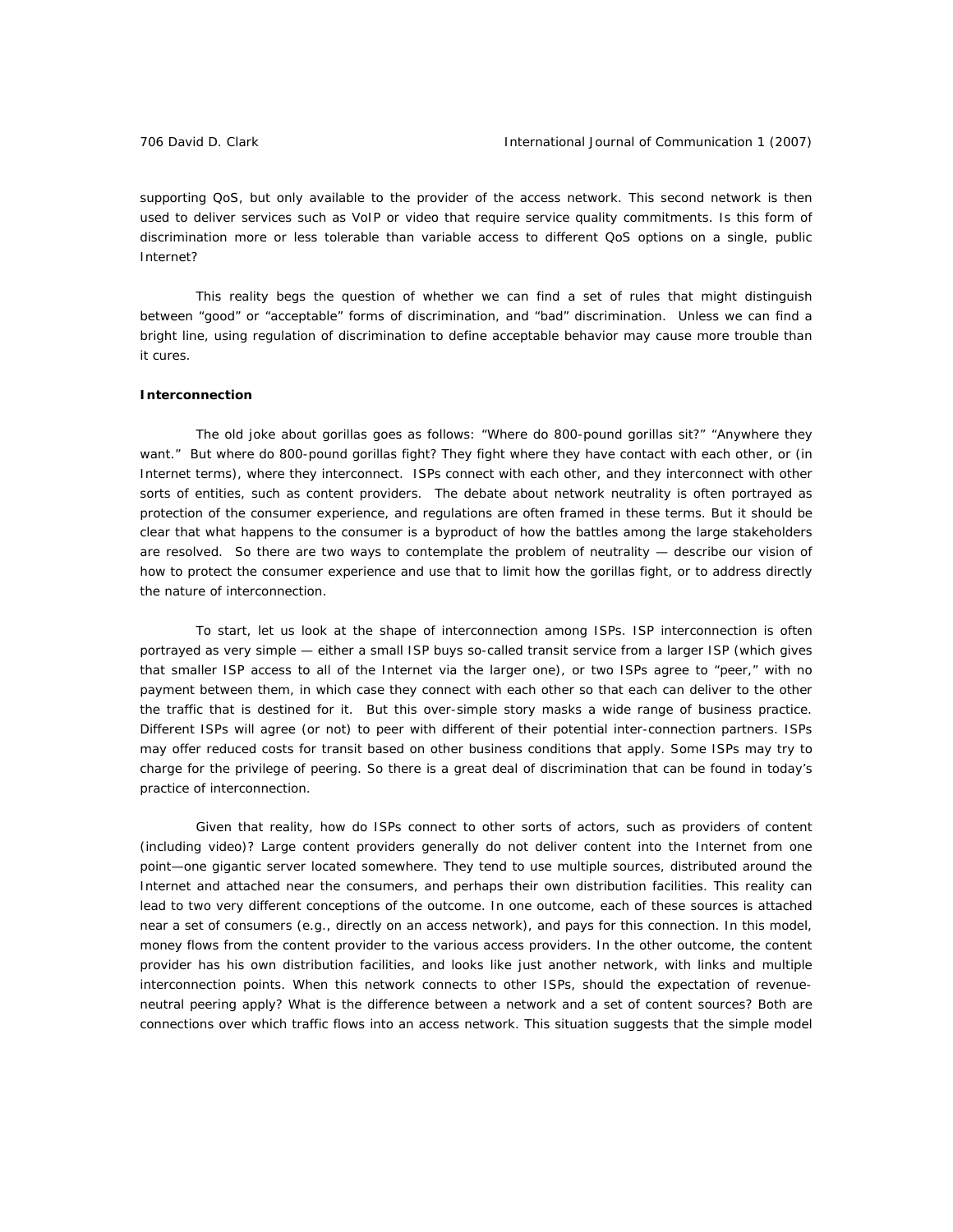of revenue-neutral peering is not stable, and brings the discussion of network neutrality away from the treatment of the consumer, and toward a consideration of interconnection discrimination, where ISPs may try to force content providers to pay to deliver their content into the network, and content providers may try to demand revenue-neutral peering.

#### **Consumer Pricing Makes the Problem Worse**

The concerns of the access providers today about cost recovery and third party video are aggravated by a factor that itself has nothing to do with network neutrality, but which adds insult to injury.

Today, the dominant pricing model for consumer broadband access is a flat monthly rate, dependent on the peak access rate but not on the total amount of traffic sent. Given this pricing model, not only is there no way for the access provider to profit from the delivery of video, he cannot even charge more to deliver the additional bits. Since the service is flat rate, if the consumers start watching video, the access providers' costs go up as he is forced to re-engineer his network for the increased traffic inside the network, but he sees no new revenues. Either the pricing models will have to shift away from flat rate independent of usage, or some other party (e.g., the content provider) is going to end up carrying some of these costs.

# **A Different Example of Content Discrimination**

Since the discussions about network neutrality have sometimes equated neutrality with lack of service discrimination, it might be helpful to have an example of a form of discrimination that has only to do with price, and not with service quality. Imagine that over time, the access ISPs shift their customers away from flat rate pricing for unlimited usage to a tier of rates associated with different monthly usage caps. (Monthly usage caps are already emerging in the broadband cellular market, and there is no reason to believe that they will not emerge in the wireline market.) Under this circumstance, a user that wants to download a large amount of video will have to purchase a large monthly quota, and this cost might discourage the emergence of Internet video. To mitigate this situation, the access ISP might go to certain content providers, and negotiate a deal by which the provider pays a higher fee to deliver the content into the network, and the access ISP delivers the video to the consumer without deducting the material from the monthly quota. With this set of relationships in place, the consumer will perceive that there are two sorts of video, the kinds that do and do not use up his monthly quota. Now the ISP can use any power he has in the market to negotiate different contracts with different providers, or indeed to refuse to offer this option to certain, less-favored providers. This situation is indeed discrimination, but not about service quality. If this behavior were deemed unacceptable (and I do not take a position on that question), then regulation that is put in place to cover unacceptable discrimination should be general enough to cover this sort of behavior, as well as service discrimination.